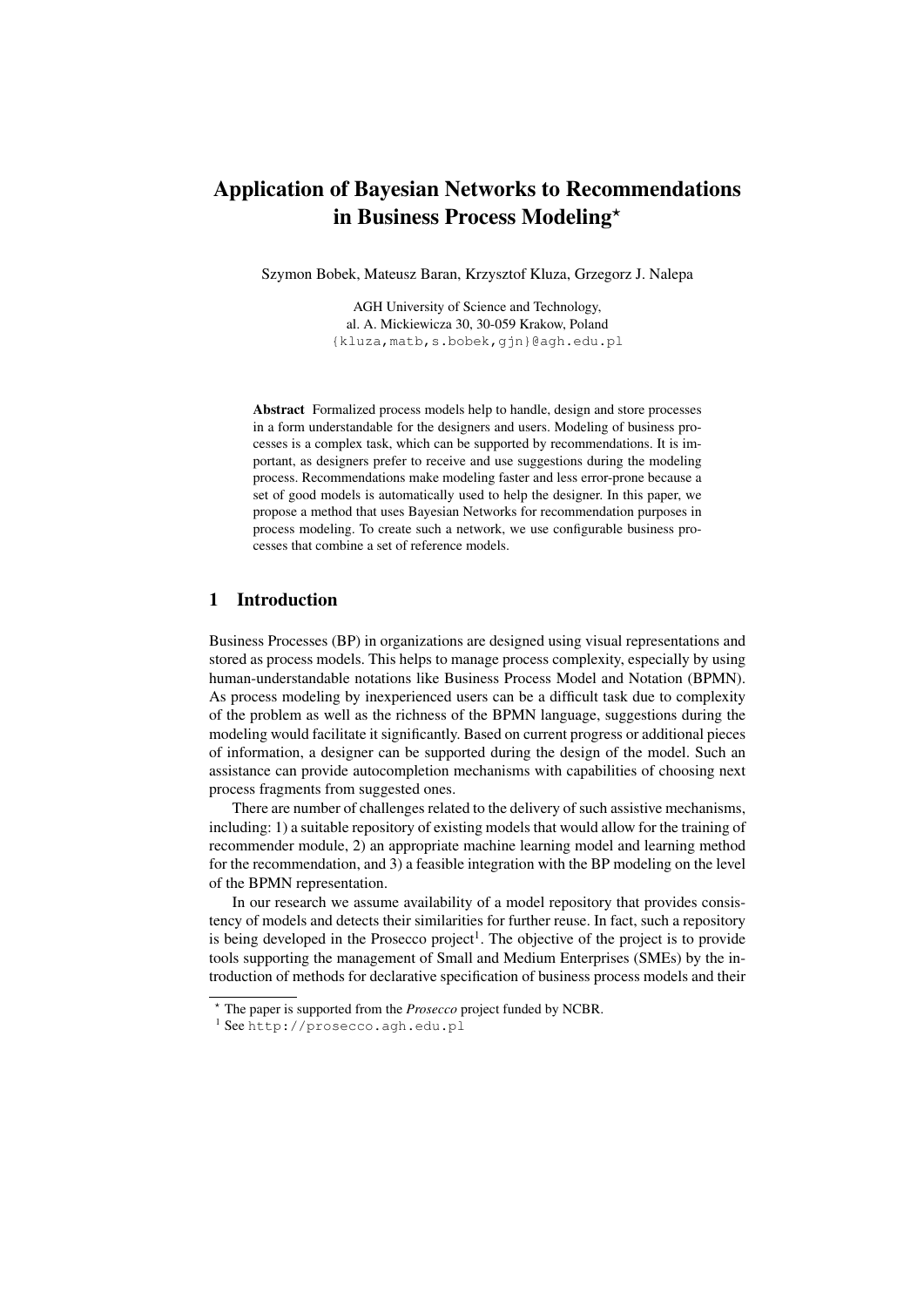semantics. We are using the formalization of BP models with BPMN as well as ontological modelling with RDF and OWL to capture the semantics of the models.

In this paper we propose the application of Bayesian Networks to recommend process fragments in BPs modeling. Such a method can help in speeding up modeling process and producing models that are less error prone compared to these designed from scratch. Finally, we support our approach on the use of a configurable process model built on similarities of models of the same group. We propose a simple algorithm that is based on the configurable process model. This supports the reuse of existing process models, especially when a process repository is provided.

The rest of this paper is organized as follows: In Section 2 we present a short overview of the recommendation types and in Section 3 we describe the current state of the art in this research area. Section 4 presents configurable process model that can be used as an input for recommendation algorithm, while Section 5 describes application of Bayesian Networks for such recommendation in process modeling. The paper is summarized in Section 6.

## 2 Recommendations Types in BP Modeling

Recommendation methods in Business Process modeling can be classified as one of two types: subject-based and position-based classification [1], which are complementary as they are suited for different purposes.

In the first case, the suggestion itself is not directly dependent on the context it is placed in. However, the recommendation algorithms may actually inspect the context to deliver more accurate results. This classification focuses on the subject which is actually suggested, such as:

- attachments to a process model (e.g. decision tables, links, service tasks, subprocesses or call subprocesses),
- textual pieces of information (e.g. names of elements, guard conditions, etc.),
- structural fragments (single elements or structures of elements).

Position-based classification focuses on the part of the model where the suggested artifact is to be placed in the model; thus, we distinguish:

- forward completion a part of the process is known and the further fragment of the process is to be suggested,
- backward completion a part of the process is known and the previous fragment of the process is to be suggested,
- autocomplete any part of the process is known and the rest of the process is to be suggested (a number of items with no outgoing or incoming flows is selected – missing flows will lead to or from the suggested structure).

In this paper, we consider structural fragment recommendation approach that can be used as completion in any of the abovementioned positions. In the following section, we present related works in the BP recommendation area.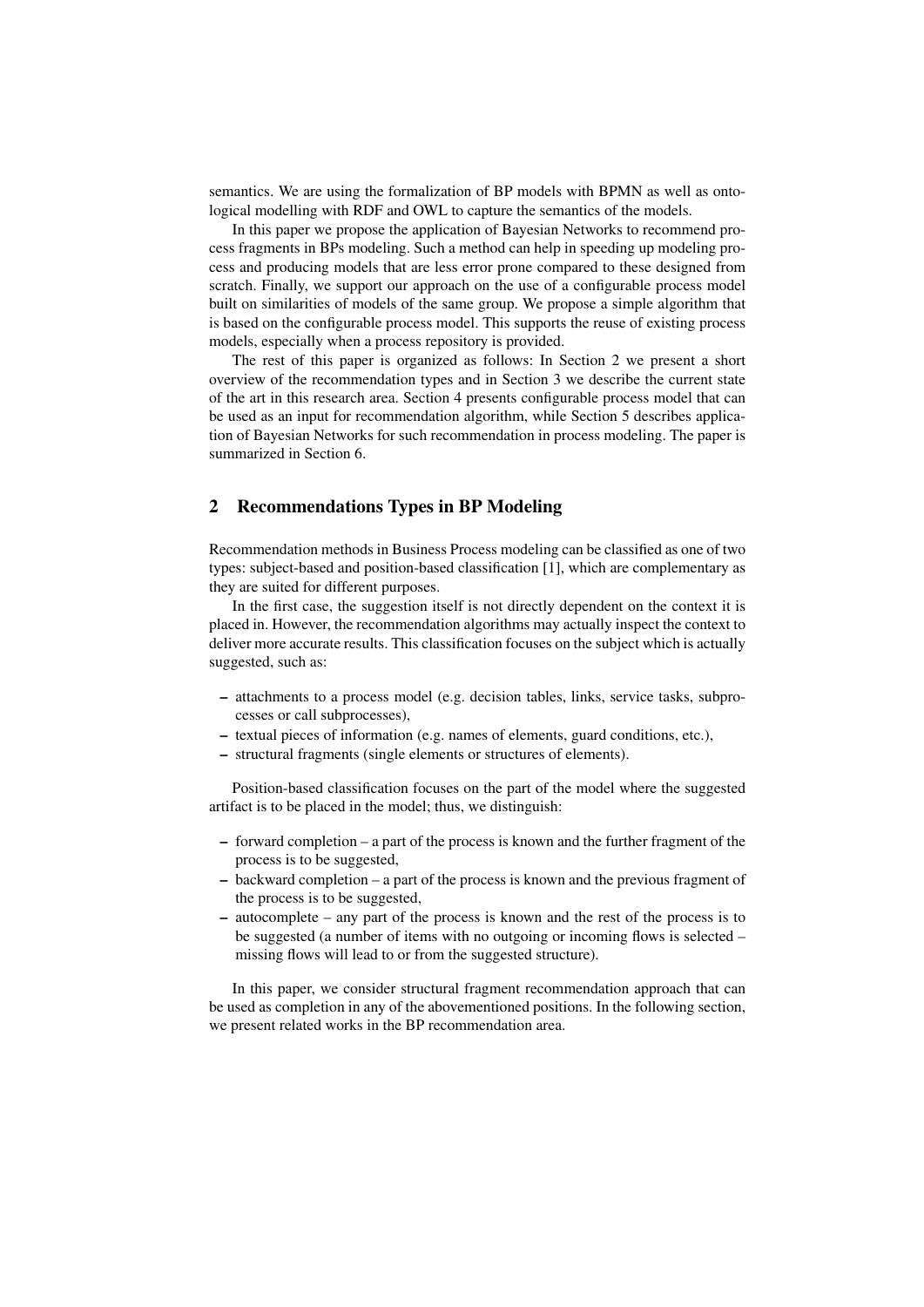#### 3 Related Works

As empirical studies have proven that users prefer to receive and use suggestions during modeling processes [2], several approaches to recommendations in BP modeling have been developed. They are based on different factors such as labels of elements, current progress of modeling process, or additional pieces of information like process descriptions or annotations.

Among attachment recommendations, support with finding appropriate services was proposed by Born et al. [3] and Nguyen et al. [4]. Such a recommendation mechanism can take advantage of context specified by the process fragment [4] or historical data [5]. Approaches that recommend textual pieces of information, such as names of tasks, were proposed by Leopold et al. [6] and extended in [7].

In the case of structural recommendations, Kopp et al. [8] showed how to autocomplete BPMN fragments in order to enable its verification. Although this approach does not require any additional information, it is very limited in the case of recommendations. The more useful existing algorithms are based on graph grammars for process models [9,10], process descriptions [11], automatic tagging mechanism [12,2], annotations of process tasks [13] or context matching [14]. Case-based reasoning for workflow adaptation was discussed in [15]. It allows for structural adaptations of workflow instances at build time or at run time, and supports the designer in performing such adaptations by an automated method based on the adaptation episodes from the past.

In our research, we use Bayesian Networks for recommendation purposes. As such a network is created based on a configurable Business Process, in the following section we present a short overview of BP configuration.

## 4 Configurable Processes

BP configuration is a method allowing for expressing similarities between two or more BP models. There are mechanisms for comparing processes and managing them in large repositories [16,17], refactorization of such repositories [18], as well as automatic methods for extracting cloned fragments in repositories of models [18,19].

There are several methods of extraction of configurable processes. They are focused on different goals. Analyzing a configurable Business Process reveals a high-level workflow that might not be apparent when analyzing particular models. The structure is partially lost in the process, so this gives no benefit for process recommendation. The method of interest in this paper are models merged into configurable model [20]. They allow the designer to see several processes as special cases of one configurable model. The model emphasizes similarities preserving all the important details. There is an active research field in the area of configurable Business Processes. In [21], Rosemann et al. described an approach focused on hand-made diagrams for the purpose of reference modeling. La Rosa et al. [22] extended it with objects and roles.

Figure 1 shows an example of configuration of parts of BP models. First, four similar processes are presented. They are composed of certain elements that are either present or not. In Figure 1 there is a configurable process that generalizes all of them. The numbers in square brackets indicate in which process a given element appears. If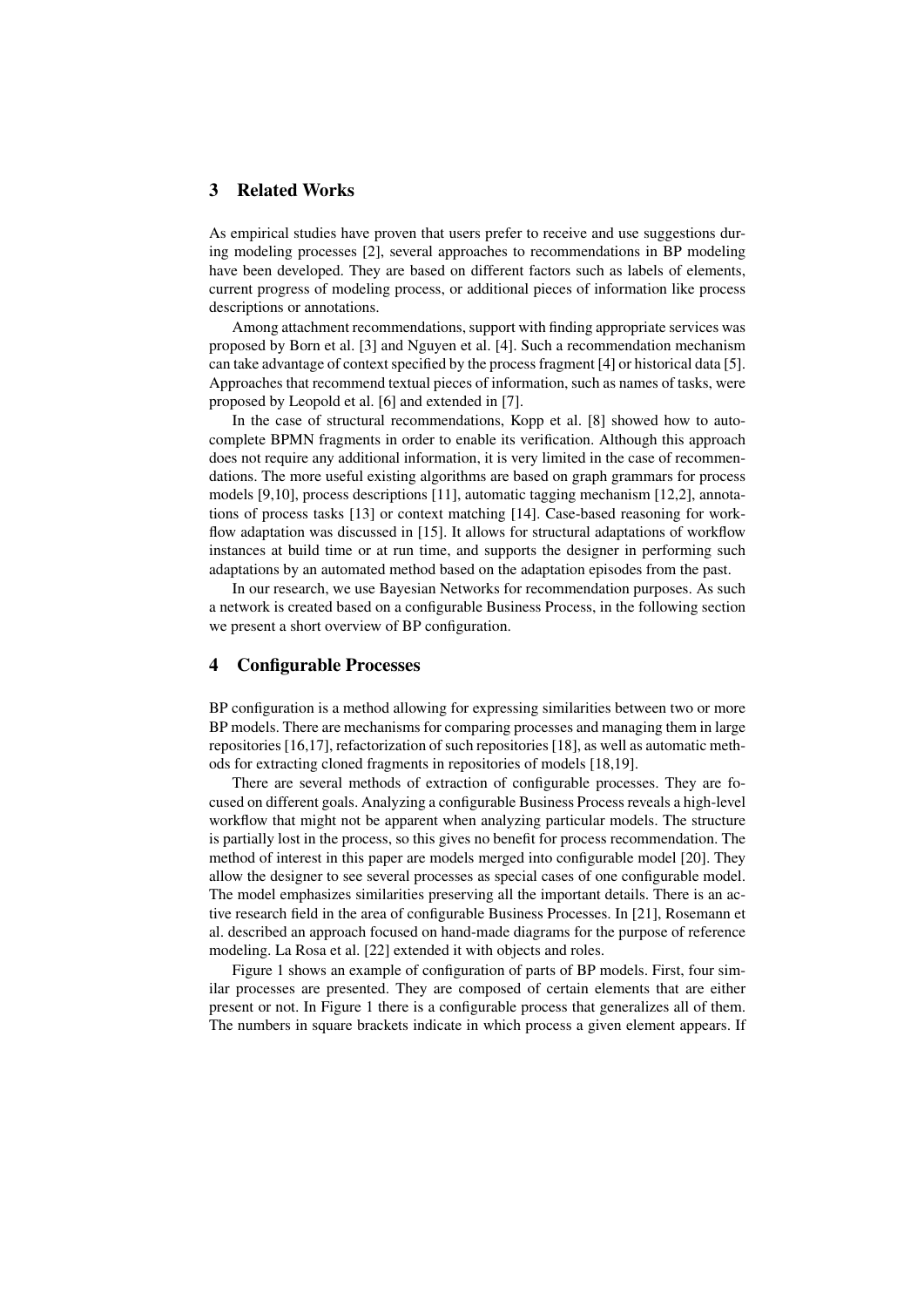an element does not appear, the control flow goes on to the next element. This is a simplified approach in comparison to La Rosa's [22] version. Nevertheless it is sufficiently expressive in given case and more appropriate for later usage with Bayesian Network that we will use. There is also a technique that enables process designer to specify more than one variant of a task. The so-called variant-rich process models were explored in PESOA project [23,24].



Figure 1. An example of Business Process configuration

For the purpose of evaluation of the method we use a case study of four BP (see Figure 2). The processes describe the implementation of a development project in four different SME. The project starts when appropriate decision is made in the company. Initial preparations are made first, then the project is created and several end-of-theprocess tasks are performed. The "Make settlements" task appears twice – in some companies it appears later and in some earlier in the process but always exactly once. In case of one company the "Perform tasks" task triggers an event at the end of each milestone. Exactly the same steps are performed then as are after the project is completed, so the flows actually merge.

### 5 Bayesian Networks for Recommendation

In this section we present our method that applies Bayesian Networks (BN) for recommendation purposes in process modeling. Thus, the following subsections describe BN representation, modeling and training issues. Then, the recommendation scenario is presented with open issues discussion.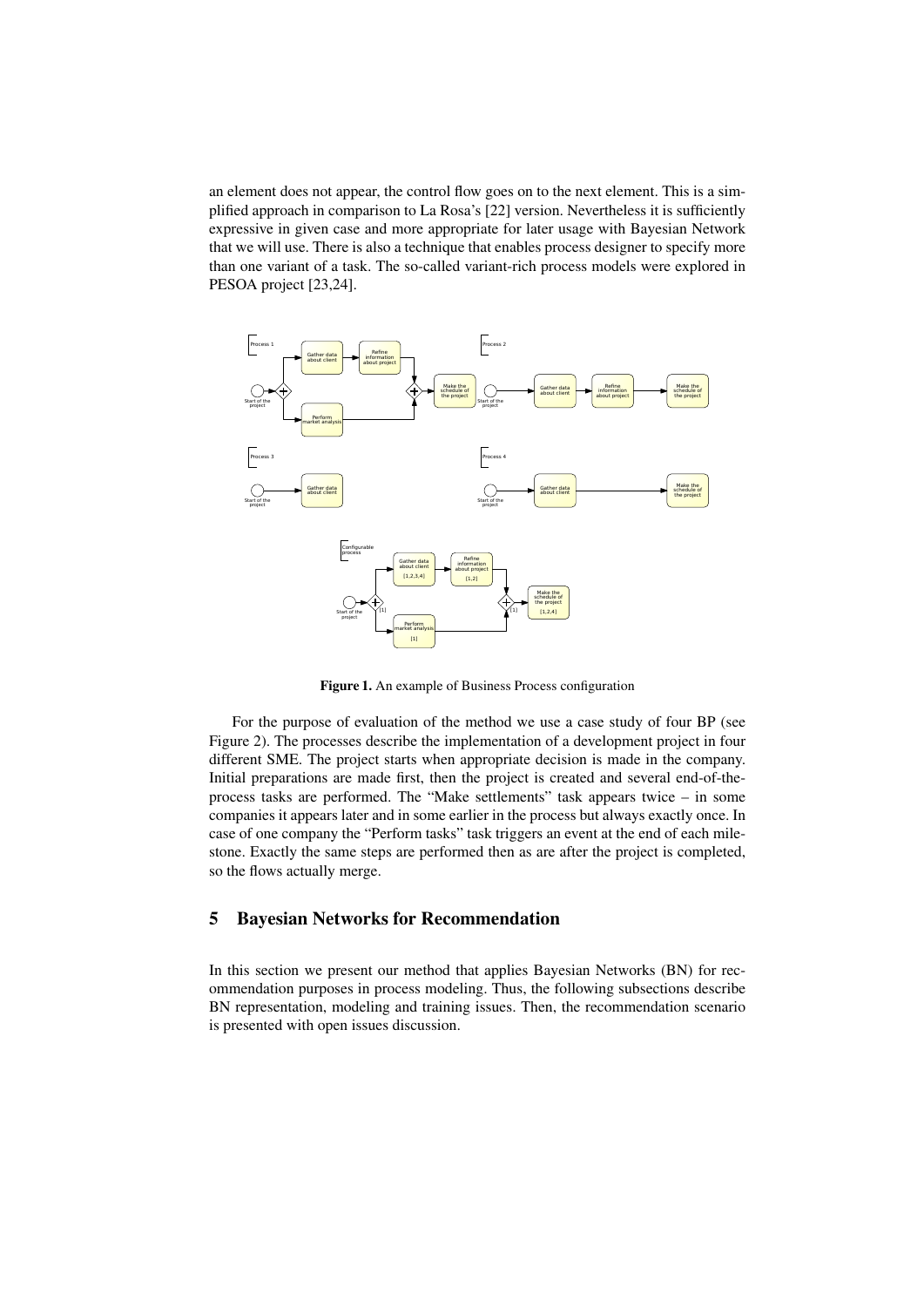

Figure 2. Configurable Business Process

#### 5.1 Bayesian Network Representation

Bayesian Network [25] is an acyclic graph that represents dependencies between random variables and provide graphical representation of the probabilistic model. This representation serves as the basis for compactly encoding a complex probability distribution over a high-dimensional space [26]. The most important advantage of Bayesian Network models is that it is possible to directly exploit the graphical representation of BP diagrams, which can be easily translated into such model. Another advantage is that the output of a recommendation is a set of probabilities, which allows for ranking the suggestion from the most probable to the least probable.



Figure 3. A simple Bayesian Network example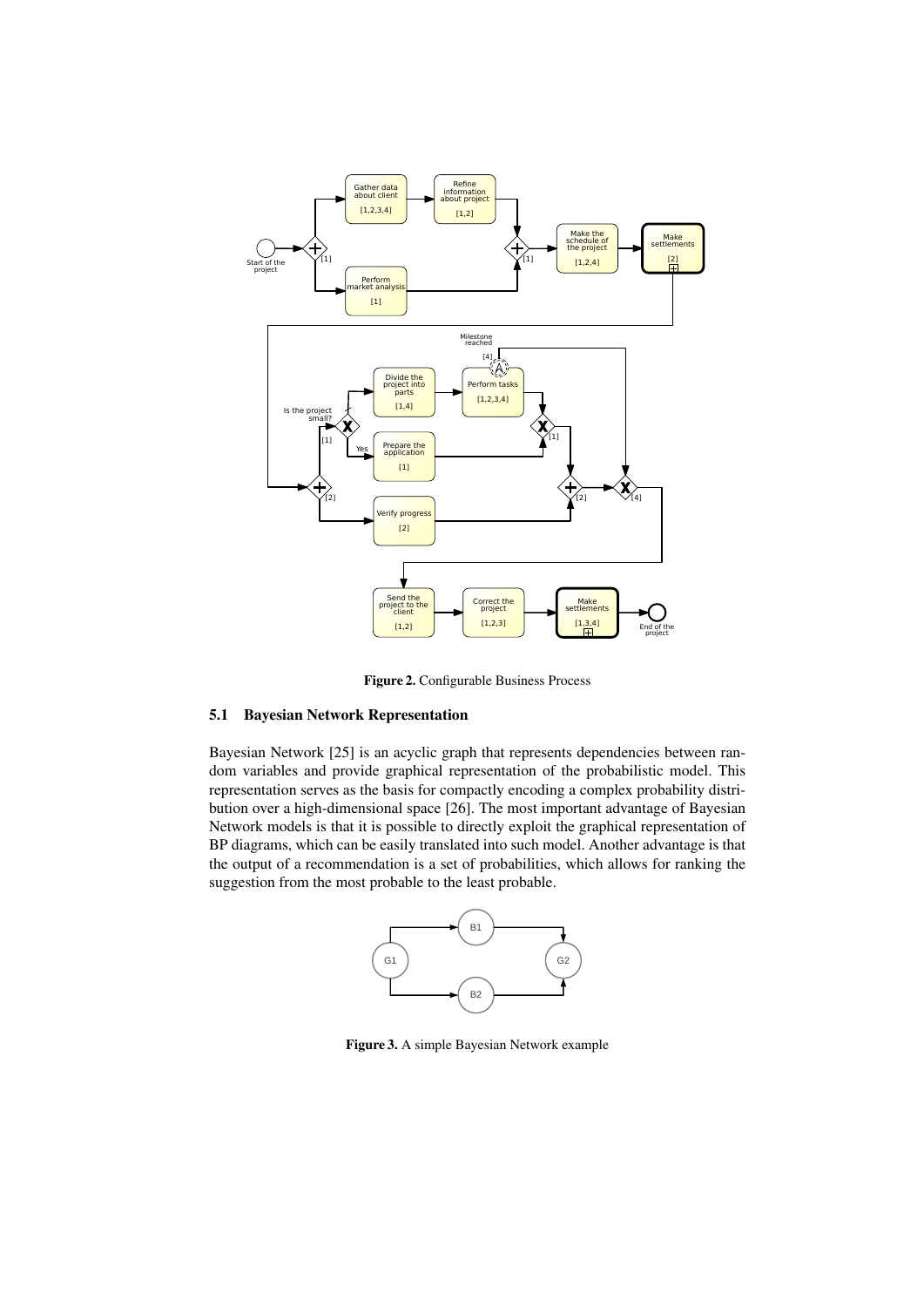In Figure 3 a simple example of a BN is presented. In order to calculate the probability of the value of the random variable *B1*, the equation 1 can be used. The G1 and G2 can be denoted as BPMN gateways, and B1 and B2 as other BPMN blocks, like Tasks or Events. Thus, having any of these blocks given, we can calculate a probability of a particular block being a missing part.

$$
P(B1) = \sum_{G1} \sum_{G2} \sum_{B2} P(G1)P(B1|G1)P(B2|G1)P(G2|B1, B2)
$$
 (1)

The following subsections provides the details how this can be achieved.

#### 5.2 Bayesian Network Modeling

The transformation from a configurable model to a BN model is straightforward. Each node in a configurable process has to be modeled as a random variable in BN. Therefore, each node in a configurable process is translated into a node in the network. The flow that is modeled by configurable process represent dependencies between nodes. These dependencies also can be translated directly to the BN model. For instance, a BN that defines dependencies between particular nodes of configurable process presented in Figure 2 can be modeled using the BN representation presented in Figure 4.



Figure 4. Bayesian Network representing the configurable process from Figure 2

The Bayesian Network presented in Figure 4 captures only dependencies that are a direct consequence of the control flow in the process model. However, we can add more semantics to the Bayesian Network, what would allow us to capture some indirect dependencies that arise from the company characteristics that are not included in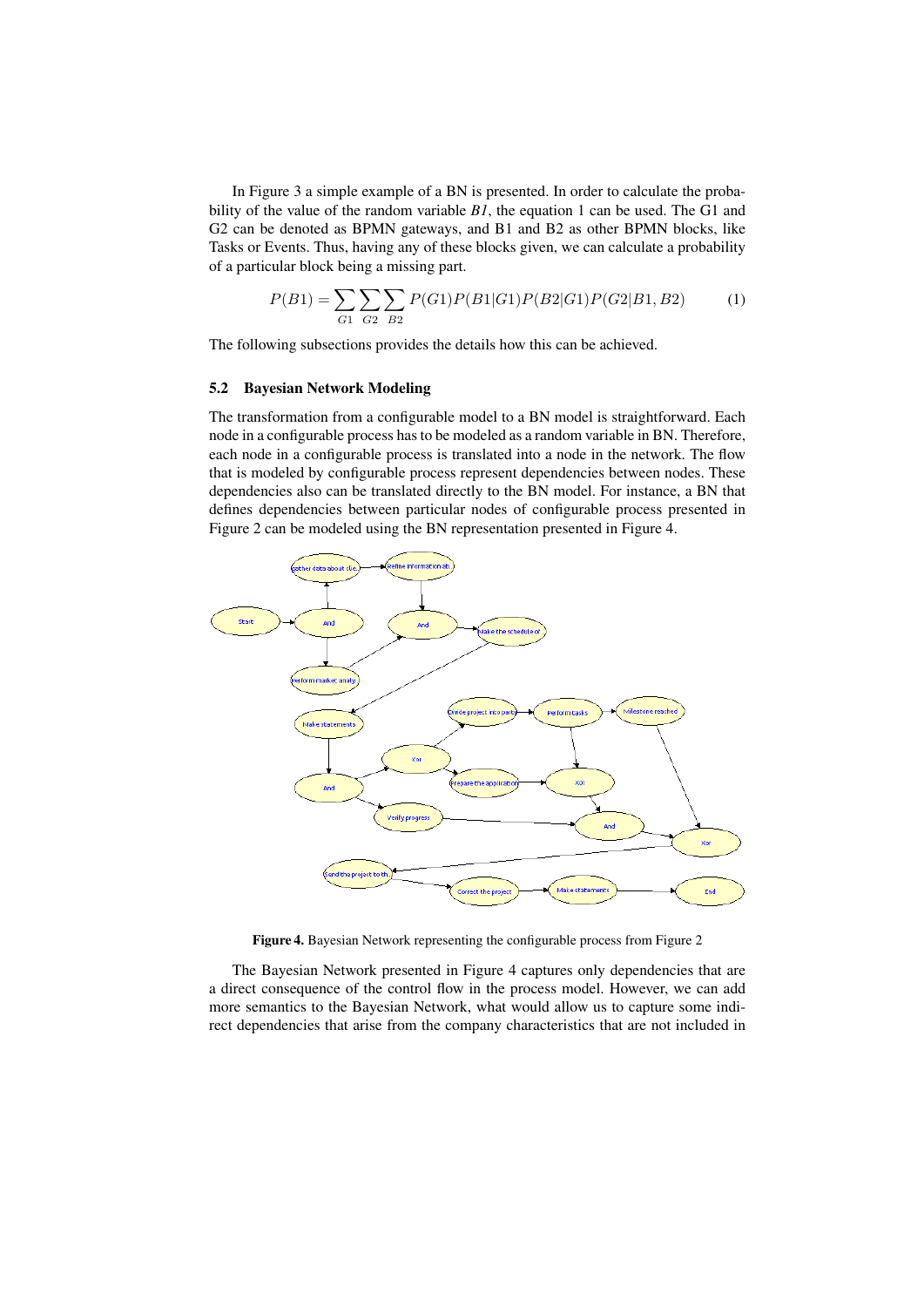configurable process. Such dependencies encoded into BN would allow for better recommendation accuracy, preserving the BPMN grammar at the same time. An example of such a dependency is presented in Figure 5. It encodes that the project size, type and company size may influence other components presence or absence in the Bayesian Network model.



Figure 5. Bayesian Network capturing dependencies between BPMN and additional background knowledge about project and company characteristics.

#### 5.3 Bayesian Network Training

There are several methods for training Bayesian Networks. The comprehensive list and comparison of them can be found in [27]. For the purpose of this paper, we use the Expectation Maximization algorithm to perform bayesian network training. The software we used to model and train our network is called Samiam<sup>2</sup>. The important part of the learning process is providing training data. In our case, the training data was a configurable process serialized to a CSV file. Each column in the file represents a node in configurable process, whereas each row represents a separate process model that was used to create the former.

#### 5.4 Recommendation Scenario

The trained Bayesian Network can be used to recommend to a user which elements of the BPMN diagram should be included in the currently modeled process. Such suggestions can be done in two ways, either by recommending a next possible element, or by suggesting a group of elements presence of which is highly probable.

In the case of a single element structural recommendation, we recommend the next element in the currently modeled process. This situation is presented in Figure 6. The red circled elements are the elements that a user has already included or excluded from his or her process. The green blocks represent the confidence that the particular node should be included into the diagram. As it can be noticed, it is not only possible to recommend the further nodes, but also to *autocomplete* omitted elements (like the *Refine information about the project* node from the Figure 6).

 $^2$  See: http://reasoning.cs.ucla.edu/samiam.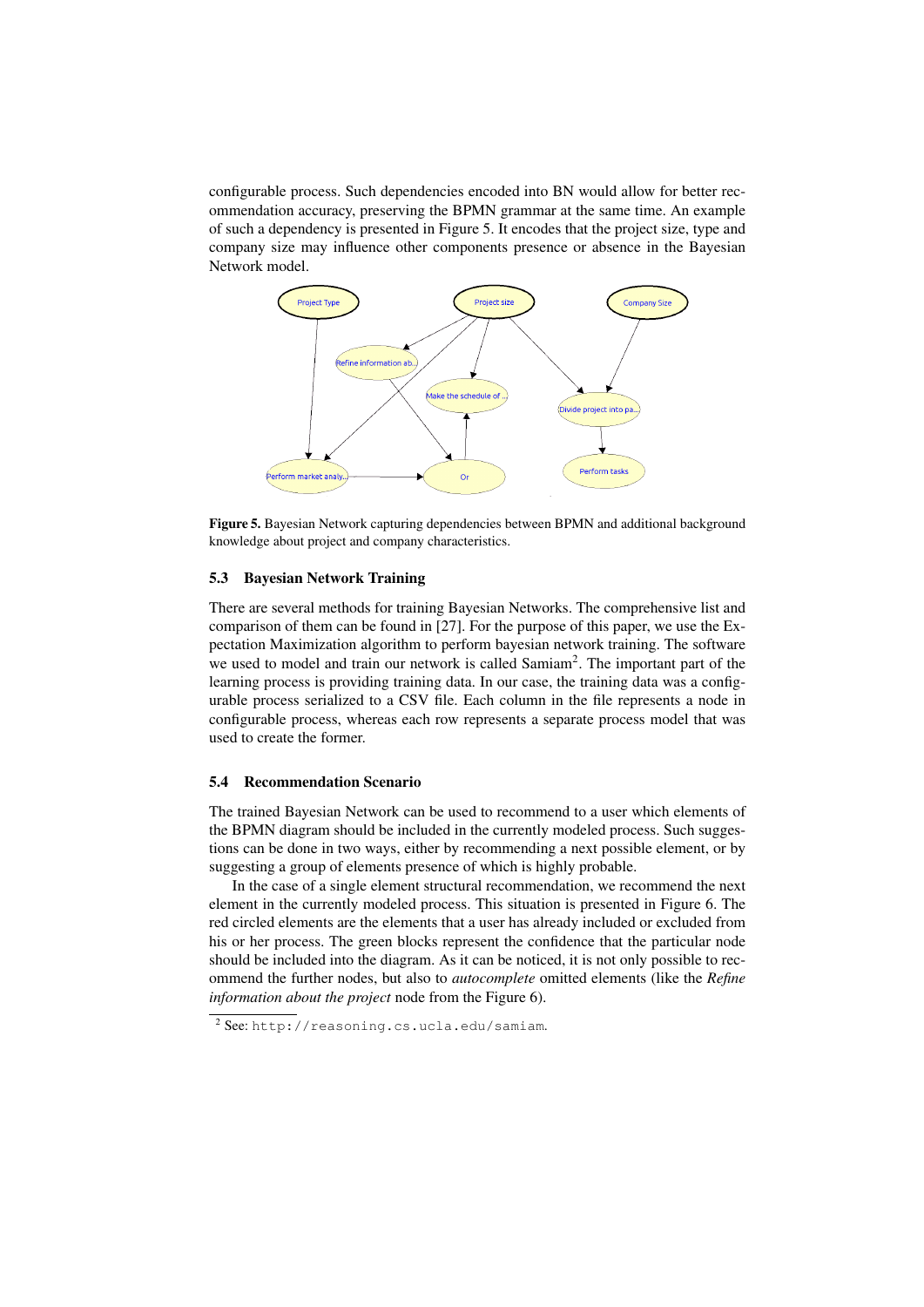

Figure 6. Recommending BPMN nodes using the Bayesian Network learned from the configurable process (presented in Figure 2)

Another, extended approach can focus not only on the structure of a process model but rather on dependencies between its components. In such the approach, only the elements that are highly probable to be present in the process, based on the already added elements, would be recommended. This, however, requires from a designer of the BN to capture all dependencies between BPMN nodes.

#### 5.5 Open issues

The proposed solution has still some unresolved challenges to face. The structural recommendation assumes that a user builds a process model step by step, choosing a next probable element of the learned model. The conformance checking issue arises at this stage, since the BN model has to be compared to the BP model. This is easily achievable when a user picks only the nodes from the learned model, however when he or she enters some elements unseen in the learning phase, the conformance checking is not a trivial task any more. Such a case is related with other issues. Once the Bayesian Network model observes unseen configuration of random variables, it produces probabilities very close or equal to zero. As a result, the recommendation process is stopped. Currently, a Bayesian Network model is built manually based on a configurable process. However, this task can be automated and it is considered as a future work.

#### 6 Conclusion and future work

This paper proposes an application of Bayesian Networks to recommendation purposes in process modeling. Such a method can help in speeding up modeling process and producing less error prone models than modeling from scratch. The algorithm is based on the configurable process models.

The proposed suggestion mechanism was tested on a configurable model, prepared from four real-world processes. The processes were adapted to preserve anonymity and highlight the similarities. In fact more detailed processes differ so much that typical configuration mechanism would produce almost worthless results as most of the tasks would not be matched between processes. This issue can be solved by using hierarchical BP configuration [28].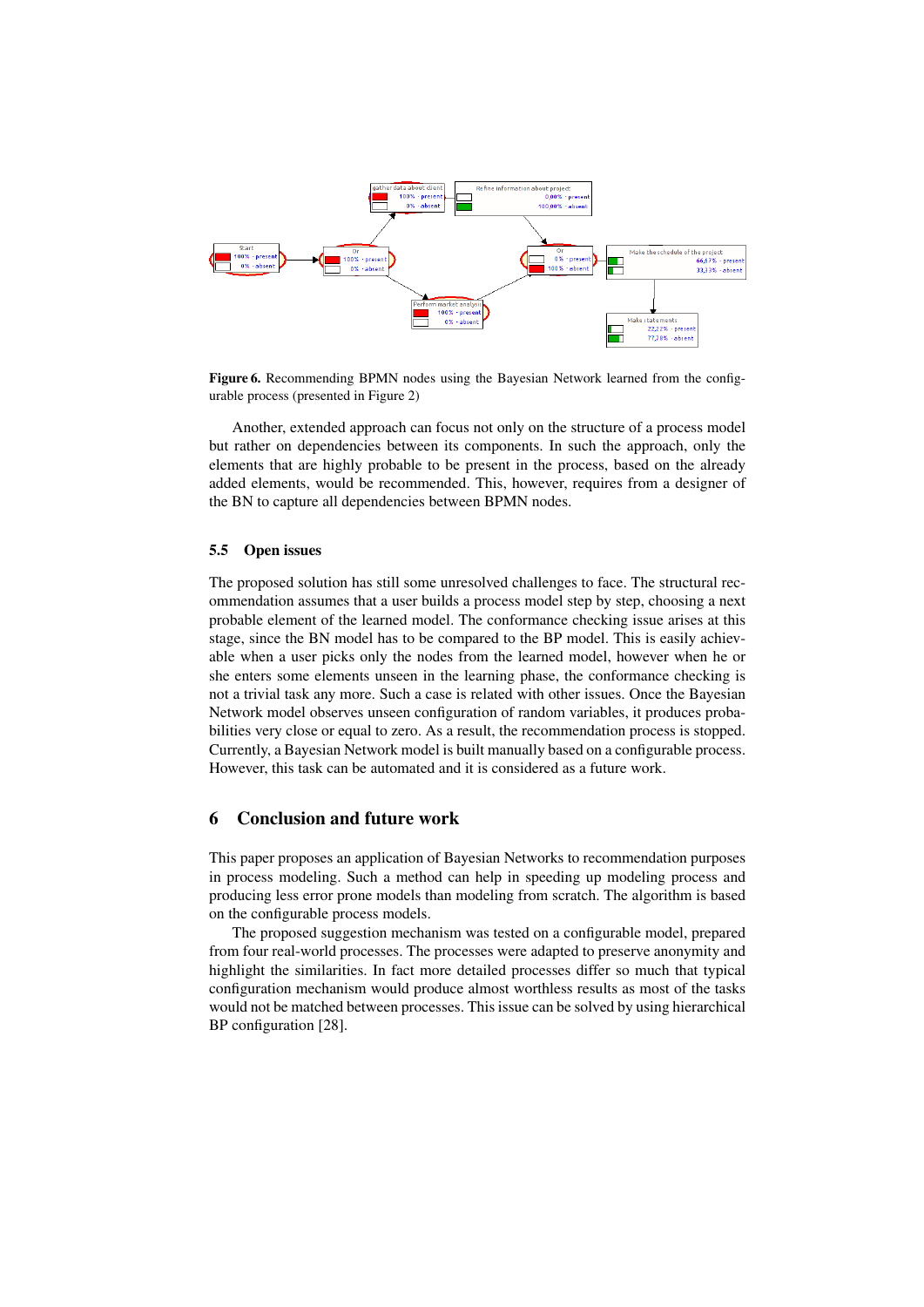Our future work will focus on specifying recommendation approach for company management systems in order to enhance modeling process and evaluation of the selected recommendation methods. We plan to carry out a set of experiments aimed at testing recommendation approaches on various model sets. We also plan to extend the presented approach in order to use it in collaborative modeling environment [29].

#### References

- 1. Kluza, K., Baran, M., Bobek, S., Nalepa, G.J.: Recommendation methods in business process modeling. In Nalepa, G.J., Baumeister, J., eds.: 9th Workshop on Knowledge Engineering and Software Engineering (KESE9) at the KI 2013, the 36th Annual Conference on Artificial Intelligence, in Koblenz, September 16-20, 2013. (2013)
- 2. Koschmider, A., Hornung, T., Oberweis, A.: Recommendation-based editor for business process modeling. Data & Knowledge Engineering 70 (2011) 483 – 503
- 3. Born, M., Brelage, C., Markovic, I., Pfeiffer, D., Weber, I.: Auto-completion for executable business process models. In Ardagna, D., Mecella, M., Yang, J., eds.: Business Process Management Workshops. Volume 17 of Lecture Notes in Business Information Processing. Springer Berlin Heidelberg (2009) 510–515
- 4. Chan, N., Gaaloul, W., Tata, S.: Context-based service recommendation for assisting business process design. In Huemer, C., Setzer, T., eds.: E-Commerce and Web Technologies. Volume 85 of Lecture Notes in Business Information Processing. Springer Berlin Heidelberg (2011) 39–51
- 5. Chan, N., Gaaloul, W., Tata, S.: A recommender system based on historical usage data for web service discovery. Service Oriented Computing and Applications 6 (2012) 51–63
- 6. Leopold, H., Mendling, J., Reijers, H.A.: On the automatic labeling of process models. In Mouratidis, H., Rolland, C., eds.: Advanced Information Systems Engineering. Volume 6741 of Lecture Notes in Computer Science. Springer Berlin Heidelberg (2011) 512–520
- 7. Leopold, H., Smirnov, S., Mendling, J.: On the refactoring of activity labels in business process models. Information Systems 37 (2012) 443–459
- 8. Kopp, O., Leymann, F., Schumm, D., Unger, T.: On bpmn process fragment auto-completion. In Eichhorn, D., Koschmider, A., Zhang, H., eds.: Services und ihre Komposition. Proceedings of the 3rd Central-European Workshop on Services and their Composition, ZEUS 2011, Karlsruhe, Germany, February 21/22. Volume 705 of CEUR Workshop Proceedings., CEUR (2011) 58–64
- 9. Mazanek, S., Minas, M.: Business process models as a showcase for syntax-based assistance in diagram editors. In: Proceedings of the 12th International Conference on Model Driven Engineering Languages and Systems. MODELS '09, Berlin, Heidelberg, Springer-Verlag (2009) 322–336
- 10. Mazanek, S., Rutetzki, C., Minas, M.: Sketch-based diagram editors with user assistance based on graph transformation and graph drawing techniques. In de Lara, J., Varro, D., eds.: Proceedings of the Fourth International Workshop on Graph-Based Tools (GraBaTs 2010), University of Twente, Enschede, The Netherlands, September 28, 2010. Satellite event of ICGT'10. Volume 32 of Electronic Communications of the EASST. (2010)
- 11. Hornung, T., Koschmider, A., Lausen, G.: Recommendation based process modeling support: Method and user experience. In: Proceedings of the 27th International Conference on Conceptual Modeling. ER '08, Berlin, Heidelberg, Springer-Verlag (2008) 265–278
- 12. Koschmider, A., Oberweis, A.: Designing business processes with a recommendation-based editor. In Brocke, J., Rosemann, M., eds.: Handbook on Business Process Management 1. International Handbooks on Information Systems. Springer Berlin Heidelberg (2010) 299– 312